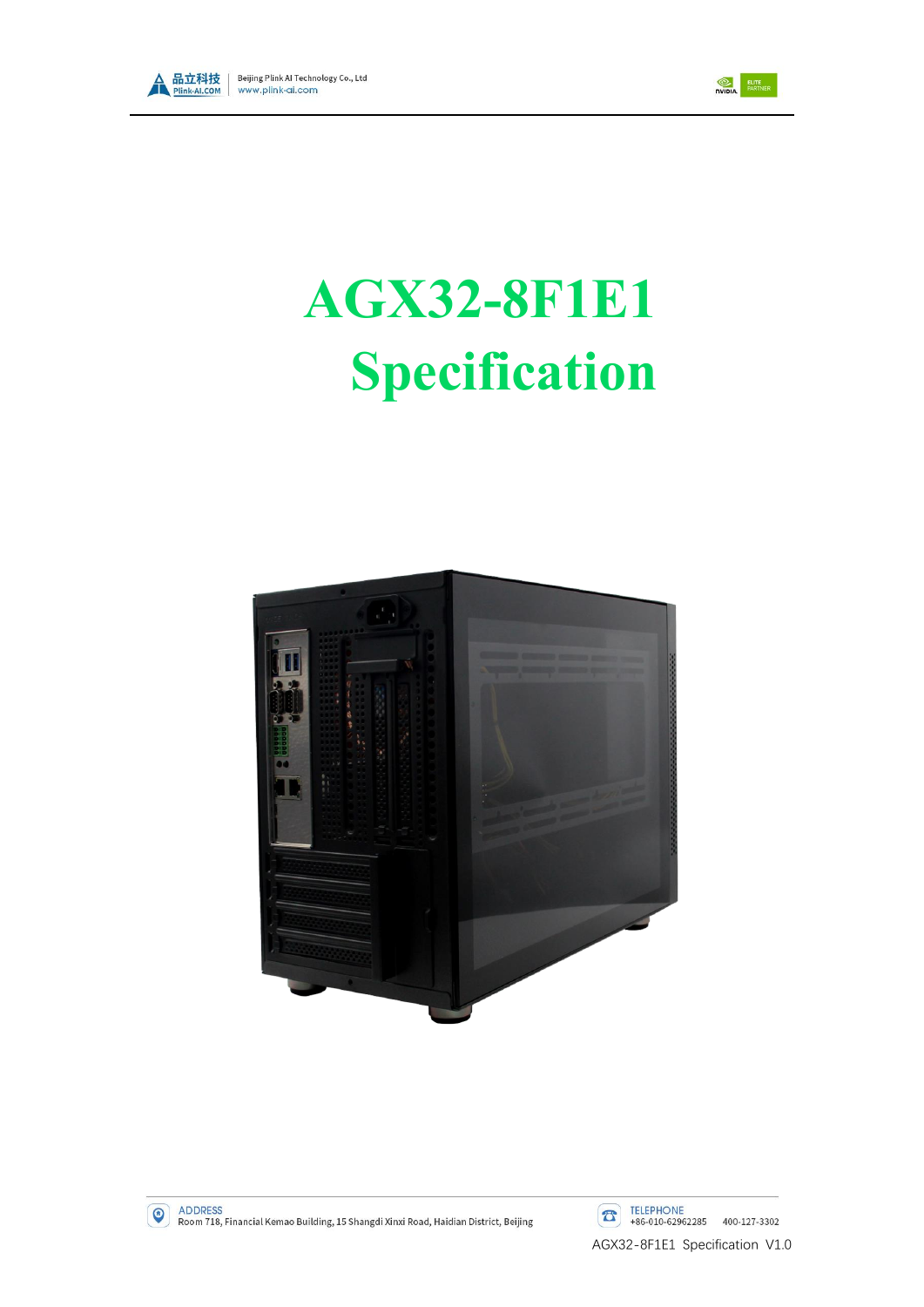



# **Document History**

| <b>Version</b> | <b>Date</b> | <b>Description of</b>  | <b>Applicable</b> |  |
|----------------|-------------|------------------------|-------------------|--|
|                |             | <b>Change</b>          | hardware version  |  |
| V1.0           | May 10,     | <b>Initial Release</b> | V1.0              |  |
|                | 2022        |                        |                   |  |

ADDRESS<br>Room 718, Financial Kemao Building, 15 Shangdi Xinxi Road, Haidian District, Beijing

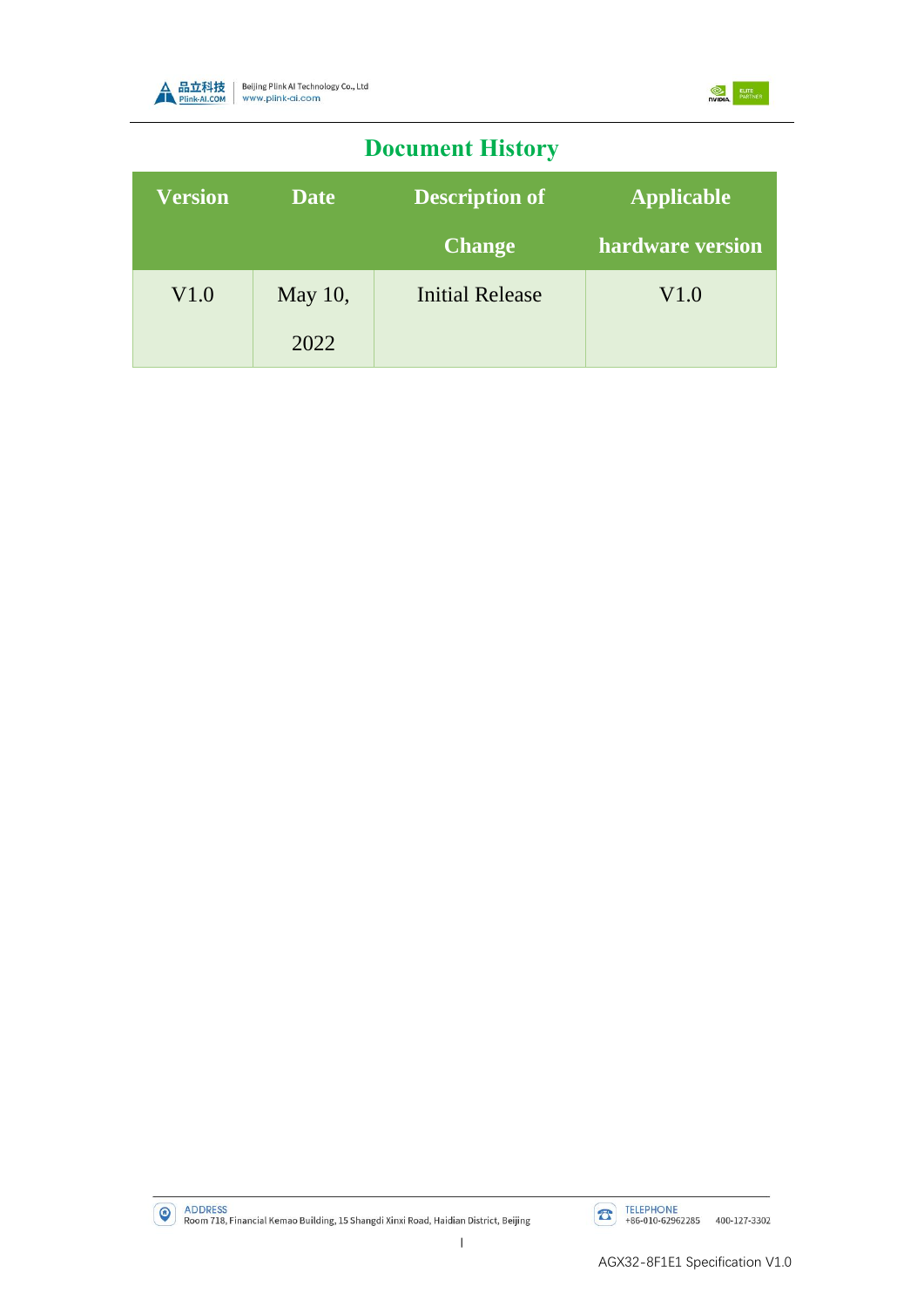





Electronic components and circuits are very sensitive to electrostatic discharge, although the company will do anti-static protection design on the main interface of the board when designing circuit board products, but it is difficult to do anti-static safety protection for all components and circuits. Therefore, it is recommended to follow ESD safety precautions when handling any circuit board component. ESD protection measures include but are not limited to the following:

➢ During transportation or storage, place the card in an ESD bag and do not take it out until installation.

 $\triangleright$  Release the static electricity before touching the board. Wear a discharge grounding wrist strap.

- ➢ Operate the circuit board only in electrostatic discharge safety area.
- $\triangleright$  Avoid moving circuit boards in carpeted areas.
- ➢ Avoid direct contact with electronic components on the board by edge contact.

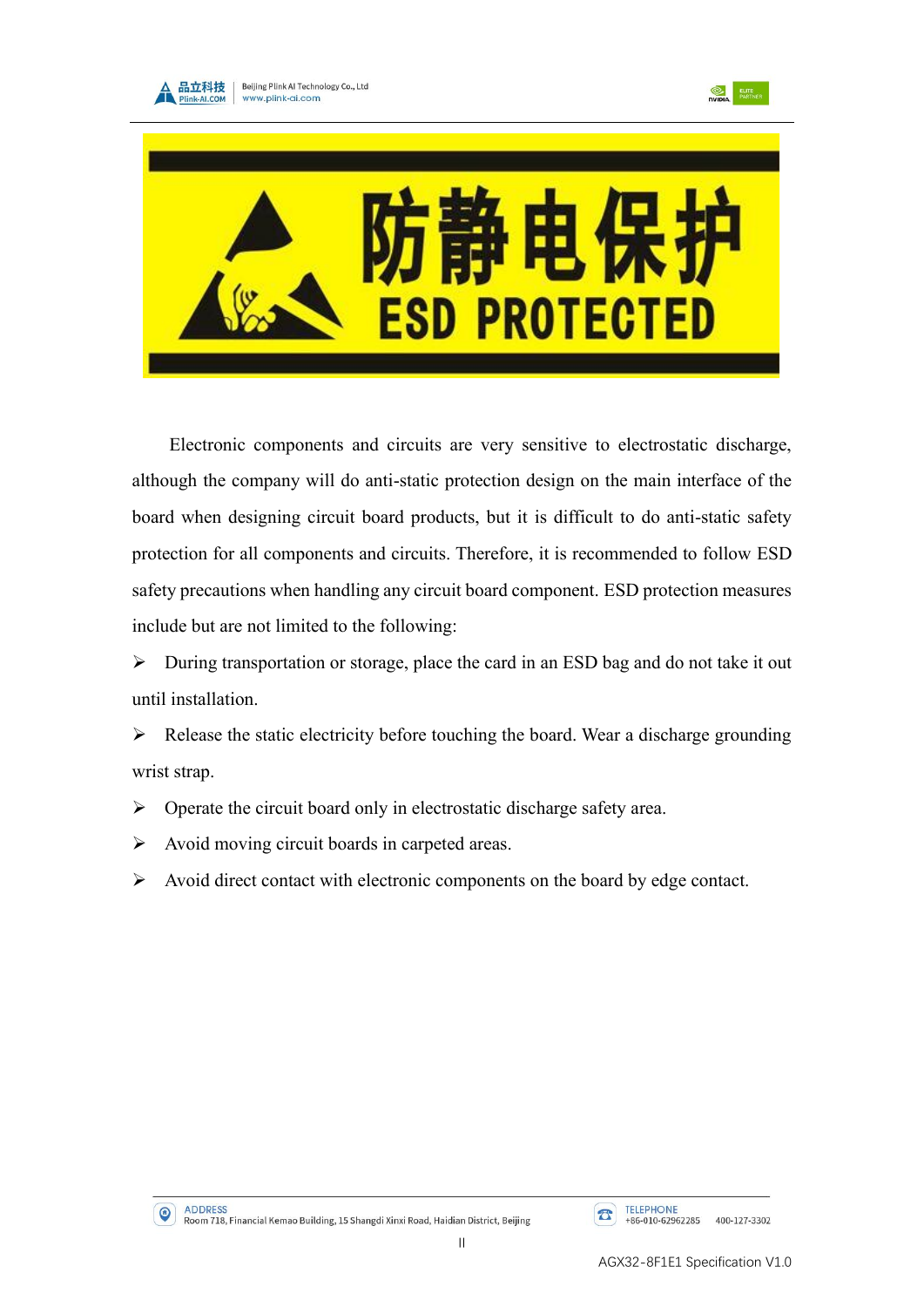



## **Precautions and after-sales maintenance**

#### Matters needing attention

- ◆ Before using the product, please read this manual carefully and keep it properly for future reference;
- ◆ Please pay attention to and follow all warnings and guidelines marked on the product;
- ◆ Please use this product in a cool, dry and clean place;

◆ Do not use this product in the environment of alternating cold and heat to avoid condensation and damage to internal components;

◆ Do not splash any liquid on the product. It is forbidden to use organic solvent or corrosive liquid to clean the product:

◆ Do not use this product in dusty and messy environment. If it is not used for a long time, please pack the product;

◆ Do not use it in an environment with excessive vibration. Any falling or knocking may damage the lines and components

◆ Do not plug and unplug the core board and peripheral modules when the power is on;

◆ Do not repair or disassemble the product by yourself. If the product fails, contact the company for repair in time;

Do not modify or use unauthorized accessories by yourself, and the damage caused will not be guaranteed;

#### **After sales maintenance**

1. Warranty period

Bottom plate and core plate: 3 years (non-human damage)

2. Contact information

Address: room 718, financial science and trade building, No. 15, ShangDi Information Road , Haidian District, Beijing

- Addressee: RMA
- Telephone: 010-62962285
- Mailing instructions: contact the sales personnel of the company in advance, and arrange technicians to verify and eliminate the errors caused by miss operation as soon as possible. After verification, please mail the equipment to the company. When mailing, please attach a list of items and the cause of failure for easy verification, so as to avoid loss and loss in the process of express delivery.

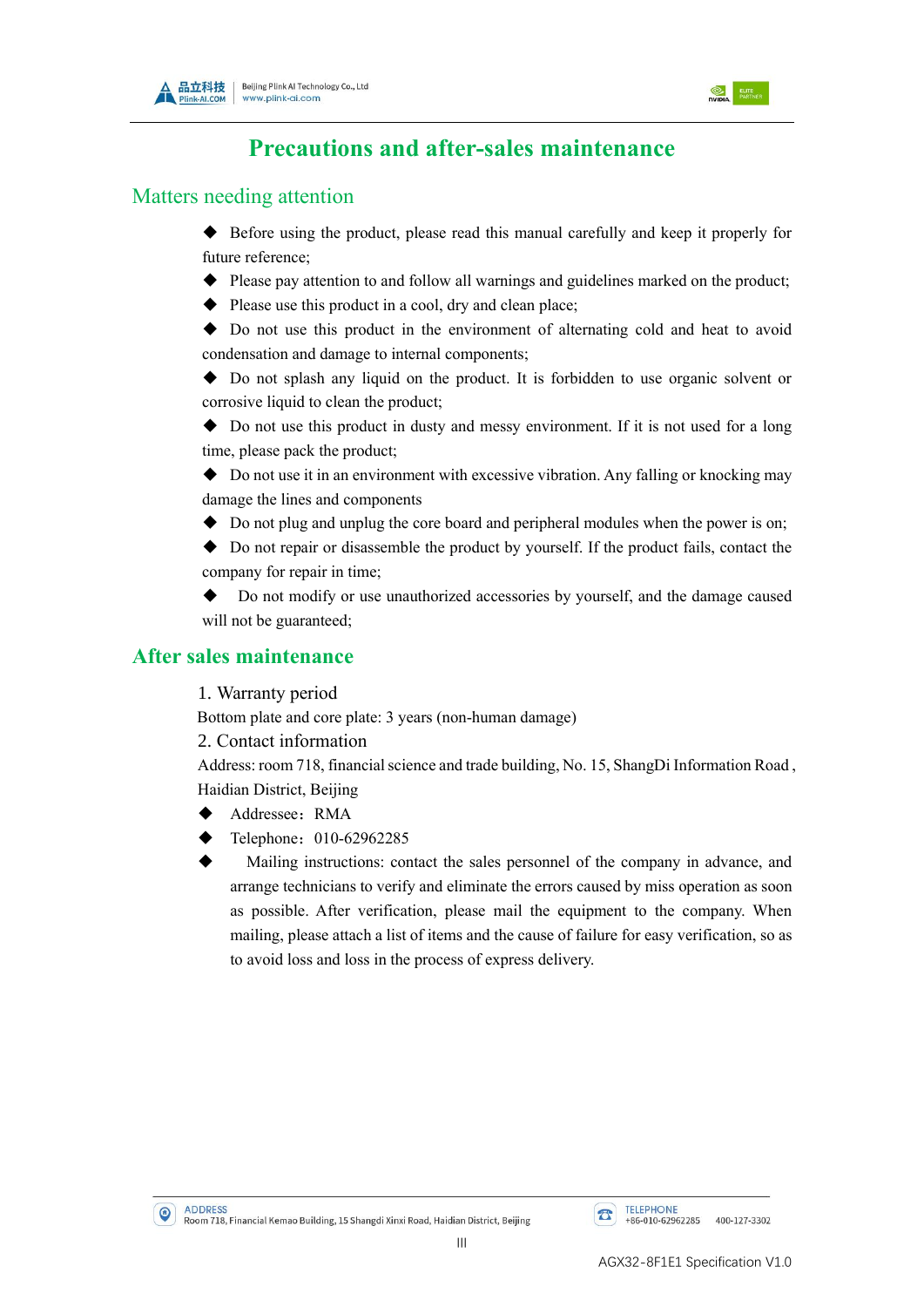



## **Table of Contents**

| Chapter 2. Function and location of external interface 3 |  |
|----------------------------------------------------------|--|
|                                                          |  |
|                                                          |  |
|                                                          |  |
|                                                          |  |

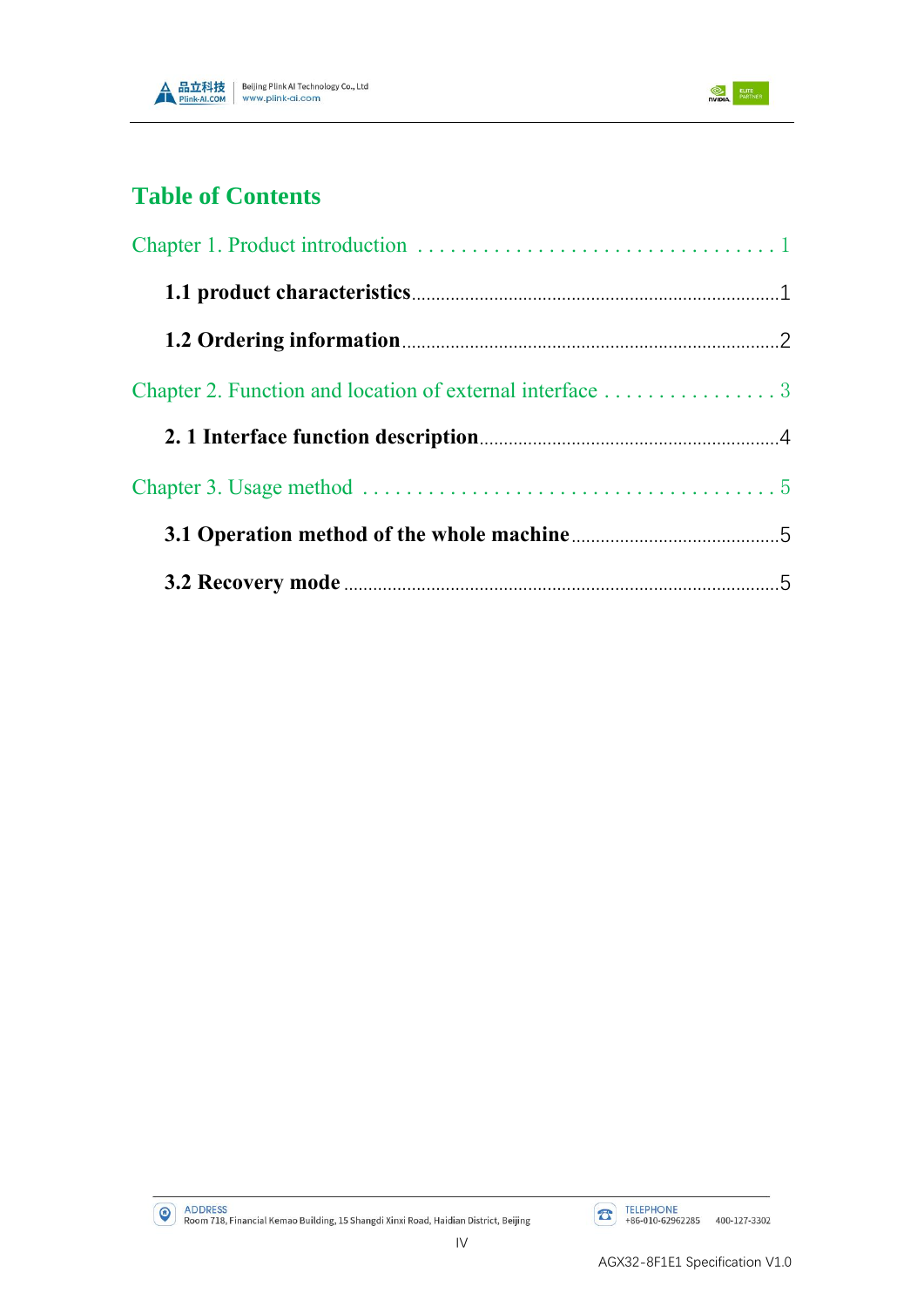



## <span id="page-5-0"></span>**Chapter 1. Product introduction**

Agx32-8F1E1 is a product with NVIDIA ® Jetson ™ AGX Xavier core module is a vertical industrial computer. The main interfaces are designed for electrostatic safety protection, with rich external interfaces, and the internal interface devices adopt wide temperature models.

Agx32-8F1E1 standard model adopts a highly reliable power application scheme, equipped with Buffalo Jinqiang 300 switching power supply, and the rated power can reach 300W. The vertical ITX chassis can be equipped with standard PCIE function expansion card through the internal carrier board, and the carrier board PCIE slot supports PCIE X8.

## <span id="page-5-1"></span>**1.1 product characteristics**

- ➢ Factory pre installed AGX Xavier core module.
- $\triangleright$  1 full speed usb3 1 type a connector.
- ➢ 1 micro USB connector.

 $\triangleright$  Two Gigabit Ethernet (10 / 100 / 1000 Base-T) RJ45 connectors (one of which is optional).

- ➢ 1 m.2 connector, supporting 2280 storage devices.
- $\triangleright$  1 HDMI 2.0 interface (up to 6gbps, 24bpp, 4096x2160 $@60Hz$ ).
- $\geq 1$  work indicator.
- $\geq 1$  micro SD card slot.
- $\triangleright$  1 full length minipcie connector.
- ➢ It can support power on self start or key start (default power on self start).
- ➢ Onboard reset and recovery buttons.
- $\geq 2$  can bus interfaces with onboard transceiver.
- ➢ Two RS-232 level serial ports and one 3.3V level debug serial port (UART).
- $\triangleright$  Four 3.3V bit programmable gpios.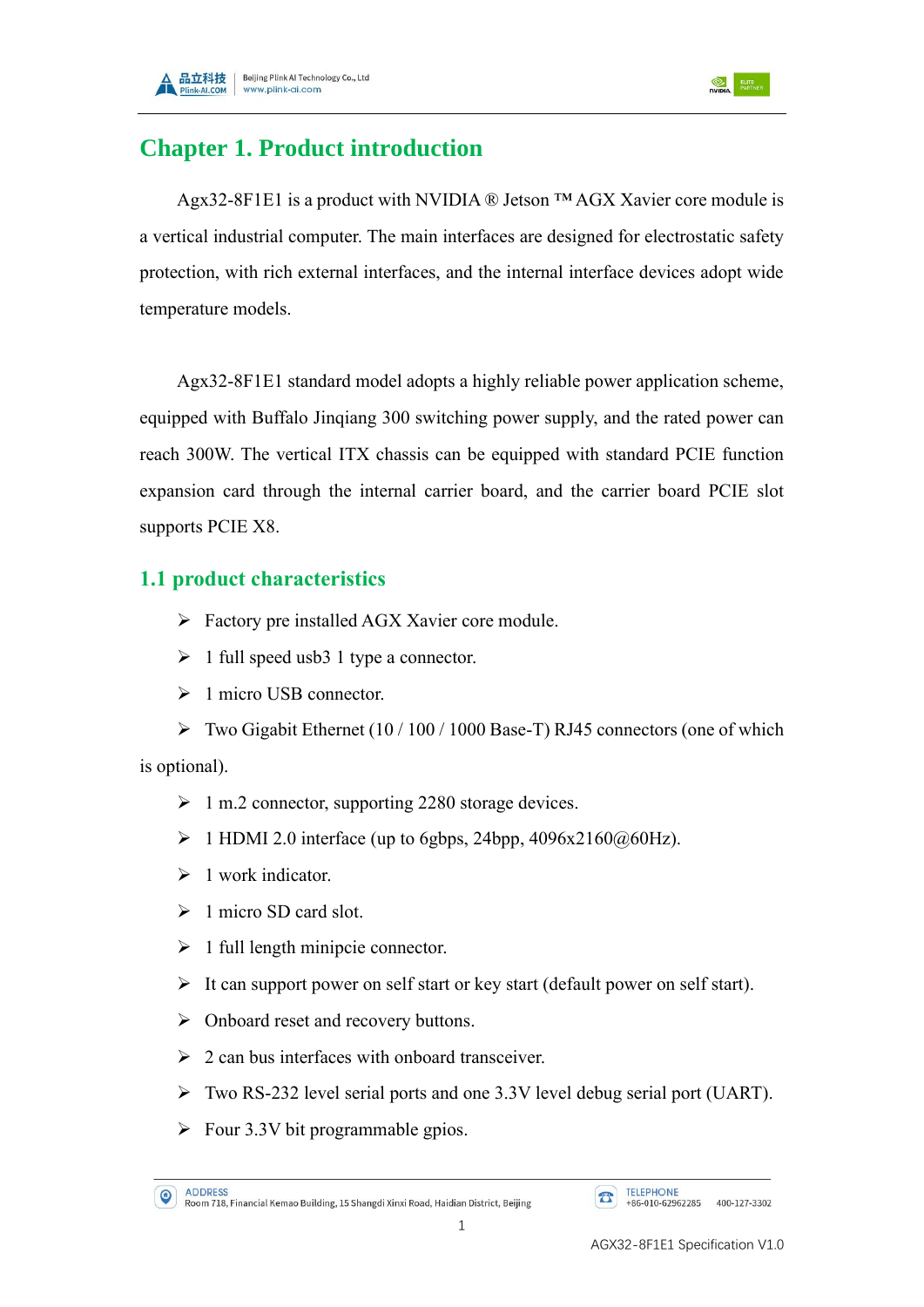



- ➢ 1 group of SPI signals at 3.3V level and 2 groups of I2C signals at 3.3V level.
- $\triangleright$  Product size: 391mm  $\times$  303mm  $\times$  185 mm.
- ➢ Power requirements: 220V.
- $\triangleright$  Operating temperature: 20 ~ + 85 °C.
- $\triangleright$  Weight: 7700g.

## <span id="page-6-0"></span>**1.2 Ordering information**

| Order model | <b>Function description</b>                             |
|-------------|---------------------------------------------------------|
| AGX32-8F211 | With NVIDIA Jetson ™ Rack AI industrial computer of AGX |
|             | Xavier series core module                               |

Taobao store address: <https://shop333807435.taobao.com/>

JD store address: <https://mall.jd.com/index-11467104.html?from=pc>

Address of Ali international station: https://plink-ai.en.alibaba.com/



AGX32-8F1E1 Specification V1.0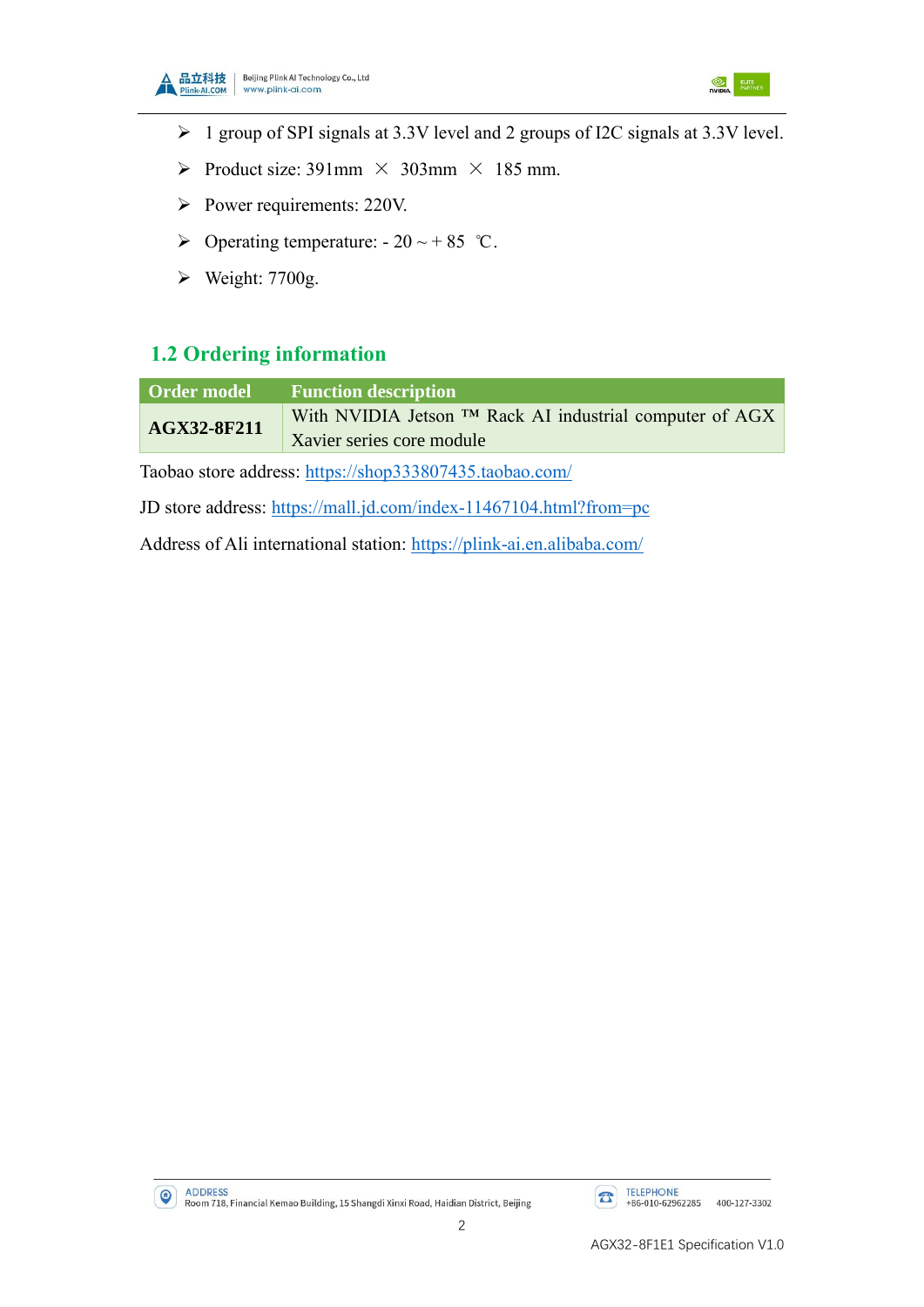



# <span id="page-7-0"></span>**Chapter 2. Function and location of external interface**





ADDRESS<br>Room 718, Financial Kemao Building, 15 Shangdi Xinxi Road, Haidian District, Beijing

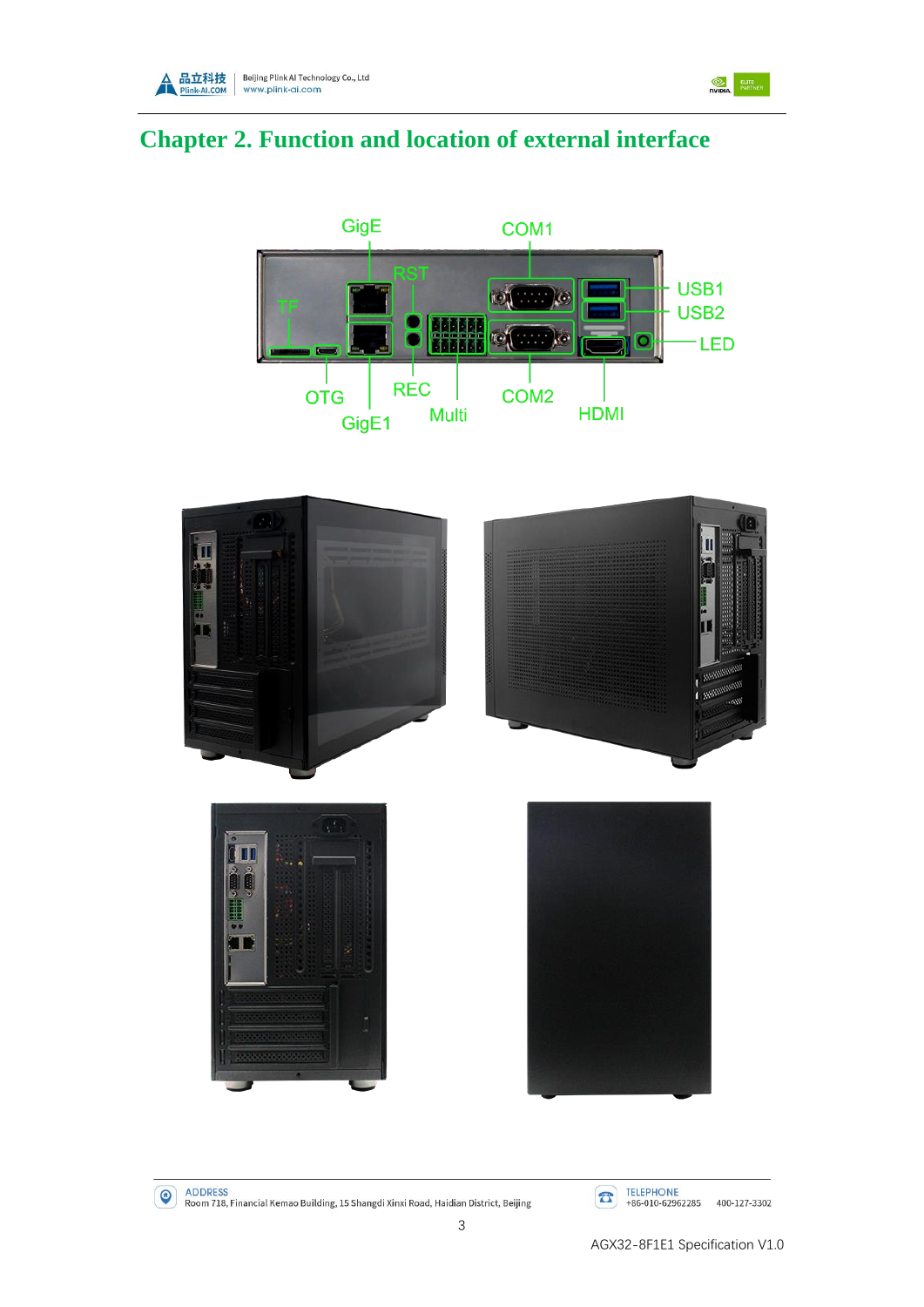



## <span id="page-8-0"></span>**2. 1 Interface function description**

| <b>Connector</b> | <b>Function description</b>                                                                                             |                      |                |                                                                       |  |  |
|------------------|-------------------------------------------------------------------------------------------------------------------------|----------------------|----------------|-----------------------------------------------------------------------|--|--|
| USB1             |                                                                                                                         |                      |                | Type a usb3 0 standard connector, supporting usb3 1 function and      |  |  |
| USB <sub>2</sub> | Type a usb3 0 standard connector, only supports USB2 0 function                                                         |                      |                |                                                                       |  |  |
| <b>LED</b>       | System power indicator                                                                                                  |                      |                |                                                                       |  |  |
| <b>HDMI</b>      | Type a HDMI display output interface                                                                                    |                      |                |                                                                       |  |  |
| COM1             | DB9 connector, RS232 level standard interface, corresponding device                                                     |                      |                |                                                                       |  |  |
|                  | file name: /dev/ttyTHS1                                                                                                 |                      |                |                                                                       |  |  |
| COM <sub>2</sub> | DB9 connector, RS232 level standard interface, corresponding device                                                     |                      |                |                                                                       |  |  |
|                  | file name: /dev/THS0                                                                                                    |                      |                |                                                                       |  |  |
| <b>REC</b>       |                                                                                                                         |                      |                | Press and hold the recovery key, and then power on to make the device |  |  |
| <b>RST</b>       | Reset button                                                                                                            |                      |                |                                                                       |  |  |
| GigE 、GigE1      | 10 / 100 / 1000m adaptive RJ45 network interface, GigE is optional,<br>please contact the sales department if necessary |                      |                |                                                                       |  |  |
| <b>OTG</b>       | Type B micro USB interface is used for OTG function output of                                                           |                      |                |                                                                       |  |  |
| TF               | Micro TF Card Holder                                                                                                    |                      |                |                                                                       |  |  |
|                  | Multifunctional IO interface                                                                                            |                      |                |                                                                       |  |  |
|                  | Pin                                                                                                                     | signal               | Pin            | signal                                                                |  |  |
|                  |                                                                                                                         |                      |                |                                                                       |  |  |
|                  | $\mathbf{1}$                                                                                                            | CAN1_H               | $\overline{2}$ | 3.3V<br><b>GND</b>                                                    |  |  |
|                  | 3<br>5                                                                                                                  | CAN1_L<br><b>GND</b> | 4              | GPIO08                                                                |  |  |
|                  | 7                                                                                                                       | CAN0_H               | 6<br>8         | GPIO09                                                                |  |  |
|                  | 9                                                                                                                       | CANO_L               | 10             | GPIO17                                                                |  |  |
|                  | 11                                                                                                                      | <b>GND</b>           | 12             | GPIO27(PWM)                                                           |  |  |
|                  |                                                                                                                         |                      |                |                                                                       |  |  |
|                  | The signal pin sequence of this interface is shown in the figure below.                                                 |                      |                |                                                                       |  |  |
| Multi            | The mapping number of GPIO08 in the system is 256                                                                       |                      |                |                                                                       |  |  |
|                  | The mapping number of GPIO09 in the system is 257                                                                       |                      |                |                                                                       |  |  |
|                  | The mapping number of GPIO17 in the system is 417                                                                       |                      |                |                                                                       |  |  |
|                  | The mapping number of GPIO27 in the system is 393                                                                       |                      |                |                                                                       |  |  |
|                  |                                                                                                                         |                      |                |                                                                       |  |  |